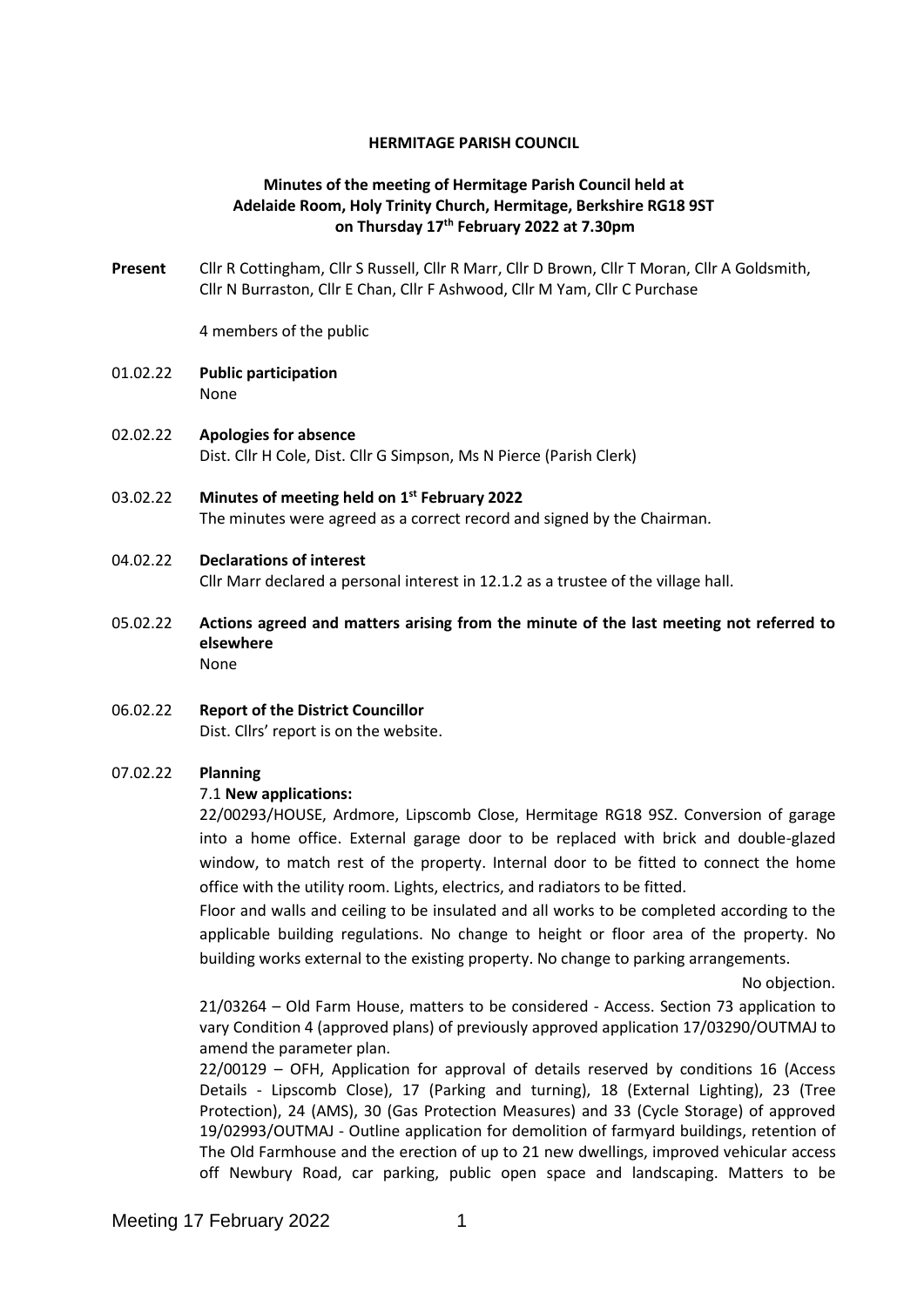considered - Access. Section 73 application to vary Condition 4 (approved plans) of previously approved application 17/03290/OUTMAJ to amend the parameter plan.

22/00095 - Application for approval of details reserved by condition 3 (Sample of materials), 6 (CMS) and 14 (External lighting) of approved 21/00043/FULD - Reconfiguration of the pub grounds (including the rearrangement of the parking and pub garden, and removal of the outdoor store) and erection of 4 new dwellings together with access, parking, and landscaping | White Horse Newbury Road Hermitage Thatcham RG18 9TB.

Objections.

#### 7.2 **Decision notices:**

21/01649/FULMAJ THE PROPOSAL AND LOCATION OF THE DEVELOPMENT: Replacement dwelling and detached garage with guest accommodation above. Sanctuary Wood, Slanting Hill, Hermitage, Thatcham West Berkshire RG18 9QG. Approved. 21/03188/HOUSE, 37 Lipscomb Close, Hermitage, RG18 9SZ. Proposed ground floor extension to infill between house and garage, with part garage conversion. Approved.

7.3 Neighbourhood Development Plan: Two sets of minutes and Village Design Statement questionnaire will be circulated.

#### 08.02.22 **Finance and report of Responsible Finance Officer**

| 8. Financial position as of 31 January 2022 |             |
|---------------------------------------------|-------------|
| <b>Balance carried forward</b>              |             |
| (Inc. S106 contributions)                   | £215,709.38 |
| Receipts to 31 January                      | £73,942.93  |
| Payments to 31 January                      | £ 50,951.85 |
| <b>Balance</b>                              | £238,700.46 |
| Plus, unpresented cheques                   | 0.00        |
| Balance in hand                             | £238,700.46 |
|                                             |             |

Free funds are inflated because they include grants received for speeding equipment and NDP. Cllr Moran to reallocate them to ring fenced.

| 8.1 Report of Financial Officer: noted                    |        |       |    |            |
|-----------------------------------------------------------|--------|-------|----|------------|
| 8.2 Receipts and payments for consideration February 2022 |        |       |    |            |
| 8.2.1 Sunshine Commercial Services Ltd monthly charge     |        |       | £  | 256.73     |
| 8.2.2 Grass maintenance/contractor                        |        |       | f. | 643.60     |
| 8.2.3 Cost of administration                              | Salary |       | £  | 441.38     |
| 8.2.4 Cllr Purchase; speed monitoring equipment           |        |       | £  | 184.90     |
| 8.2.5 Webb & Cook; tree works                             |        |       | £  | 480.00     |
| 8.2.6 Navigus Planning (NDP Grant)                        |        |       | £  | 630.00     |
|                                                           |        | Total |    | £ 2,644.29 |
| 8.3 Direct Debits previously approved:                    |        |       |    |            |
| 1&1 lonas (web site) monthly payment                      |        |       |    | £5.99      |

### 09.02.22 **Burial ground**

9.1 Revised burial ground rules and costs: approved

Definition of resident confirmed as anyone who has lived in Hermitage within the last 10 years.

Fees to be increased by 10% from March 2022. Cllr Moran to refresh the table of charges, including purchase of a selected grave, standard fees for child and adult interments in any grave.